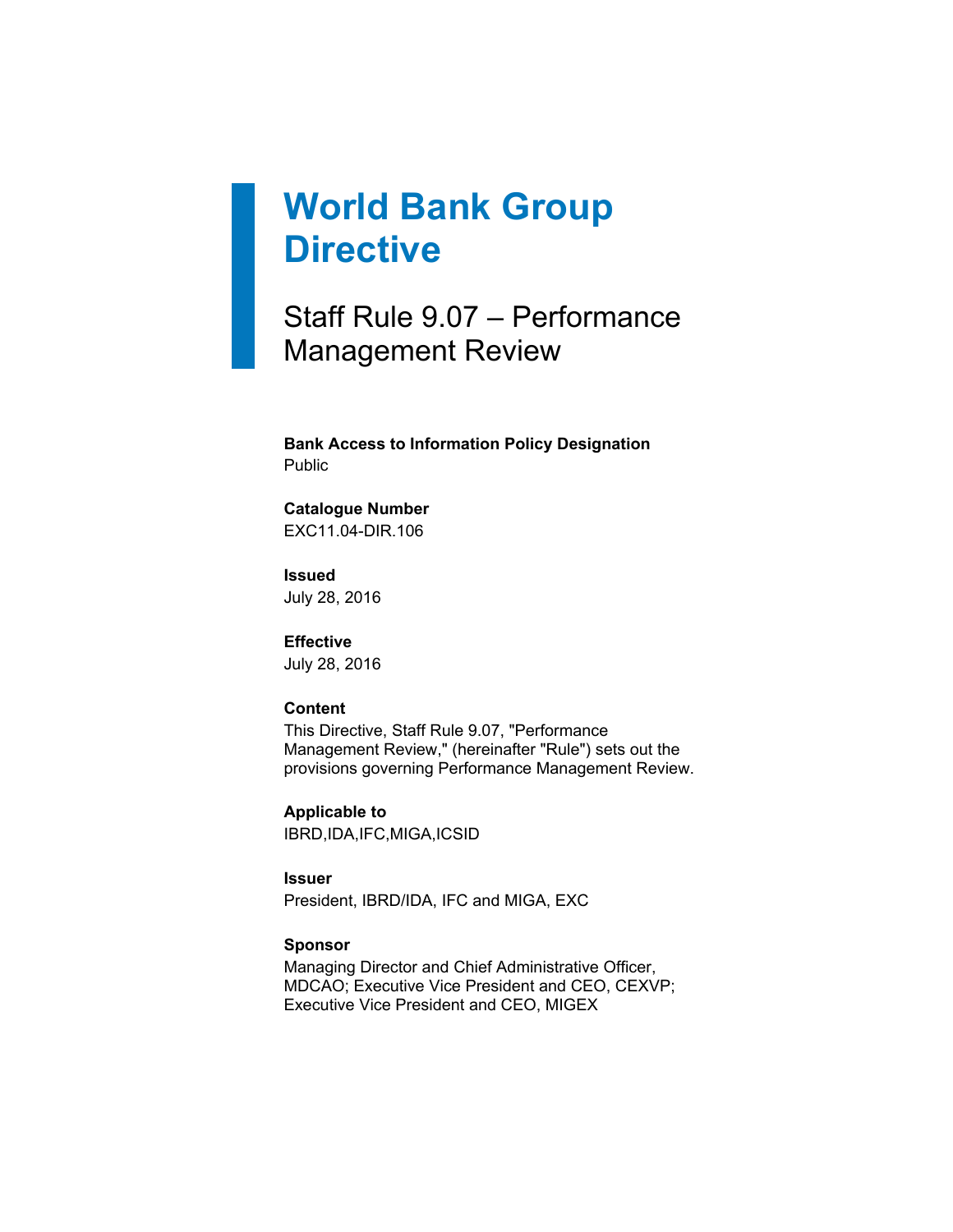# **SECTION I – PURPOSE AND APPLICATION**

- 1.01 This Directive, Staff Rule 9.07, "Performance Management Review," (hereinafter "Rule") sets out the provisions governing Performance Management Review. Performance Management Review is the process by which staff members seek review of Performance Management Decisions by a neutral Reviewer.
- 1.02 This Rule applies to the Staff of the institutions of the World Bank Group (WBG) and former staff members.

# **SECTION II – DEFINITIONS**

- 2.01 Capitalized terms in this Rule have the meanings ascribed to them in Staff Rule 1.01, "General Provisions," and as follows:
	- a. **Administrative Review** means the process by which staff members seek review of Performance Management Decisions, by the World Bank Group Human Resources Vice President, or his/her designee, as provided for in Staff Rule 9.06, "Administrative Review of Performance Management Decisions," and the associated Procedure, "Administrative Review of Performance Management Decisions."
	- b. **Decision-maker** means the individual designated to administer the employment relationship of the person seeking Performance Management Review, and whose position is Vice President, equivalent to Vice President, or Executive Vice President, or whose supervisor is a Managing Director or the President. However, if this individual is the manager or the manager of the manager who made the Performance Management Decision, then the President (or, for reviews of Performance Management Decisions made by IFC or MIGA, the Executive Vice President and CEO of the applicable entity) shall designate an appropriate, alternative individual, at the level of, or equivalent to, Vice President, or higher, to serve as the Decision-maker.
	- c. **Designated Manager** means the manager designated to represent management in the Performance Management Review process.
	- d. **Notice** of a decision means the time at which the staff member receives written notice, or ought reasonably to have been aware, of the decision.
	- e. **Performance Management Decision** means management's: (i) determination of a staff member's written performance evaluation; (ii) determination of a staff member's performance rating; (iii) decision to place a staff member on an Opportunity to Improve (OTI) plan; or (iv) determination of the terms governing a staff member's OTI plan.
	- f. **Performance Management Review** means the process, set forth in this Rule, and the associated Procedure, "Performance Management Review," by which staff members seek review of Performance Management Decisions by a neutral reviewer.
	- g. **Request for Review** means the submission a staff member makes requesting Performance Management Review of a Performance Management Decision.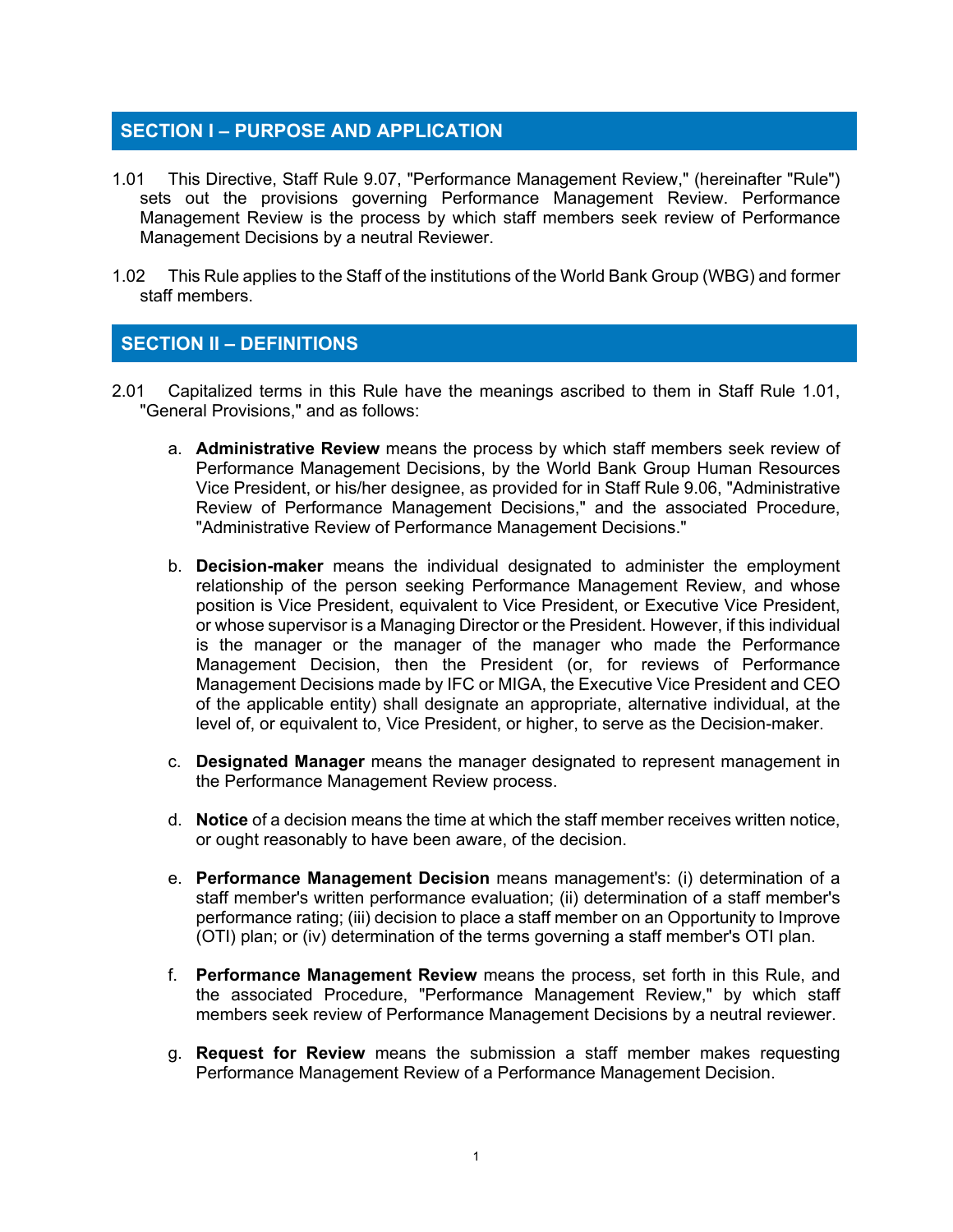h. **Reviewer** means the official who conducts a Performance Management Review.

# **SECTION III – SCOPE**

- 3.01 **Performance Management Review**. Performance Management Review is the process by which staff members may request review, by a neutral reviewer, of a Performance Management Decision. Performance Management Review is conducted by a Reviewer, who considers whether management acted within its discretion, and otherwise satisfied its obligations to the staff member, in connection with the decision under review. Performance Management Review is intended to facilitate resolution of staff member concerns in a constructive manner at the earliest opportunity through an impartial and efficient process.
- 3.02 Staff Members seeking formal reviews of Performance Management Decisions must do so through the Performance Management Review process. Peer Review Services (PRS) does not review Performance Management Decisions. Subject to Rule 7, "Applications," paragraph 8, "Filing," of the Rules of the World Bank Administrative Tribunal, a staff member must seek Performance Management Review of a Performance Management Decision prior to submitting an Application to the World Bank Administrative Tribunal (WBAT). If the staff member is not satisfied with the decision resulting from the Performance Management Review, or if the Decision-maker does not make a decision within the specified time period provided, the staff member may file an Application to the World Bank Administrative Tribunal (WBAT).
- 3.03 **Timeline**. The Procedure, "Performance Management Review," sets forth the deadlines for staff members to submit Requests for Review. As a prerequisite to seeking Performance Management Review of a Performance Management Decision, a staff member must timely seek Administrative Review of the decision. Staff members are required to request Performance Management Review of a Performance Management Decision within thirty (30) calendar days after Notice of the decision resulting from the Administrative Review. If management does not make its decision resulting from the Administrative Review within the time period provided for doing so, the staff member may request Performance Management Review of the Performance Management Decision.
- 3.04 The Procedure, "Performance Management Review," provides that the review process is to take place within sixty (60) calendar days after the staff member submits the Request for Review. This time period is subject to specified stays in the process, either at an Ombudsman's request or to provide for agreed upon mediation as provided for in this Rule, or to allow for the consolidated review of multiple Requests for Review as provided for in the Procedure, "Performance Management Review."
- 3.05 **Reviewers**. Reviewers will be selected by the President, or his/her designee, based upon joint recommendations from the Staff Association and the World Bank Group Human Resources Vice President. Reviewers will serve as part of the Bank's Internal Justice Services (IJS).
- 3.06 **Designated Manager**. The Designated Manager is the manager responsible for the Performance Management Decision. If this manager is not in a position to participate in the process and implement remedial measures, the Reviewer may designate a different manager to serve as the Designated Manager.
- 3.07 **Mediation and Stays of Performance Management Reviews**. If a staff member and management agree to attempt to resolve a matter under review through mediation, the staff member may request mediation at any stage of a Performance Management Review. If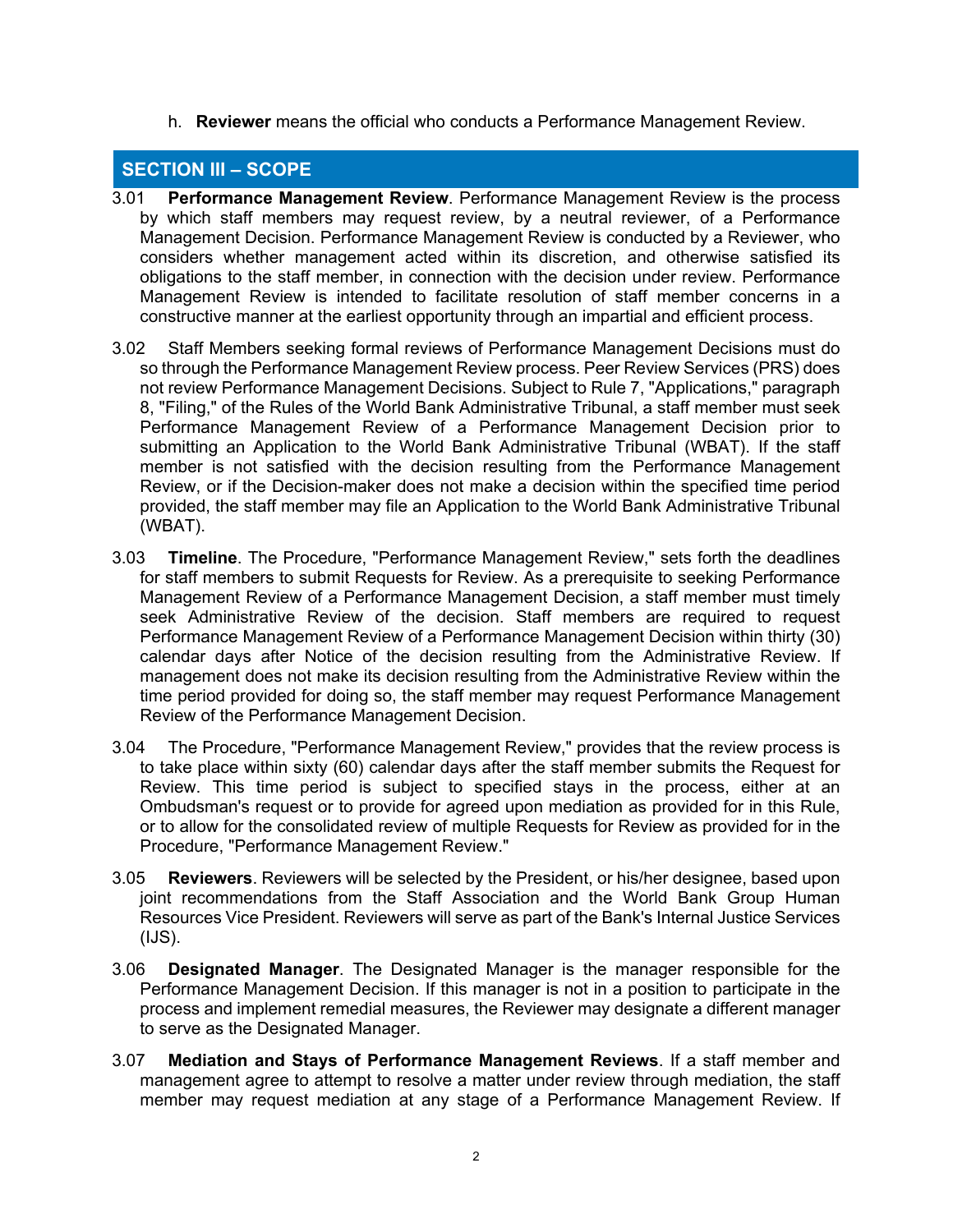mediation is requested, the Performance Management Review process will be stayed for thirty (30) calendar days, and the mediator may grant an additional thirty (30) calendar day extension provided the staff member and management are making progress in the mediation.

- 3.08 **Ombudsman Requests for Stays of Performance Management Reviews**. A Performance Management Review process will be stayed for thirty (30) calendar days at the request of an Ombudsman to facilitate informal resolution of the matter under review. The stay will be extended an additional thirty (30) calendar days at the Ombudsman's request, provided the staff member and management are making progress toward resolution.
- 3.09 **Consolidation of Performance Management Reviews**. If a staff member submits multiple Requests for Review regarding related Performance Management Decisions, the Reviewer may consolidate the requests into a single review. If a staff member timely requests Administrative Review of a Performance Management Decision that is related to a decision that is under review in an ongoing Performance Management Review, the Reviewer may, if the staff member agrees, consolidate the requests into a single Performance Management Review.
- 3.10 **Allegations of Retaliation, Discrimination, and Harassment in Connection with Performance Management Decisions**. Without relieving a staff member of the obligation to timely exhaust Performance Management Review prior to submitting an Application to the World Bank Administrative Tribunal (WBAT) regarding a Performance Management Decision, a staff member may also report allegations of misconduct, including retaliation, discrimination or harassment in connection with Performance Management Decisions, to the Office of Ethics and Business Conduct (EBC). Performance Management Review includes review of all Performance Management Decisions, including those that a staff member asserts involve retaliation, discrimination or harassment. The Performance Management Review process does not, however, include the determination of whether retaliation, discrimination or harassment occurred in connection with a Performance Management Decision. If allegations of retaliation, discrimination or harassment in connection with a Performance Management Decision are substantiated through proceedings under Staff Rule 3.00, "Office of Ethics and Business Conduct (EBC)," the World Bank Group Human Resources Vice President, may offer relief, compensation or other corrective measures to the staff member who suffered the retaliation, discrimination or harassment, without requiring the staff member to seek Performance Management Review. Such corrective measures shall be provided in consultation with the staff member.
- 3.11 **Duty of Cooperation**. All staff members, including staff members seeking review, managers, and others asked to participate in the process, have a duty to cooperate in Performance Management Reviews.
- 3.12 **Confidentiality**. Performance Management Review is a confidential process, meaning that information regarding, or obtained in connection with, a Performance Management Review may only be disclosed to persons who require access to it for legitimate business purposes of the WBG.
- 3.13 **Prohibition Against Retaliation**. Retaliation against anyone for using or participating in the Performance Management Review process is prohibited and may constitute misconduct.

# **SECTION IV – EXCEPTION**

None